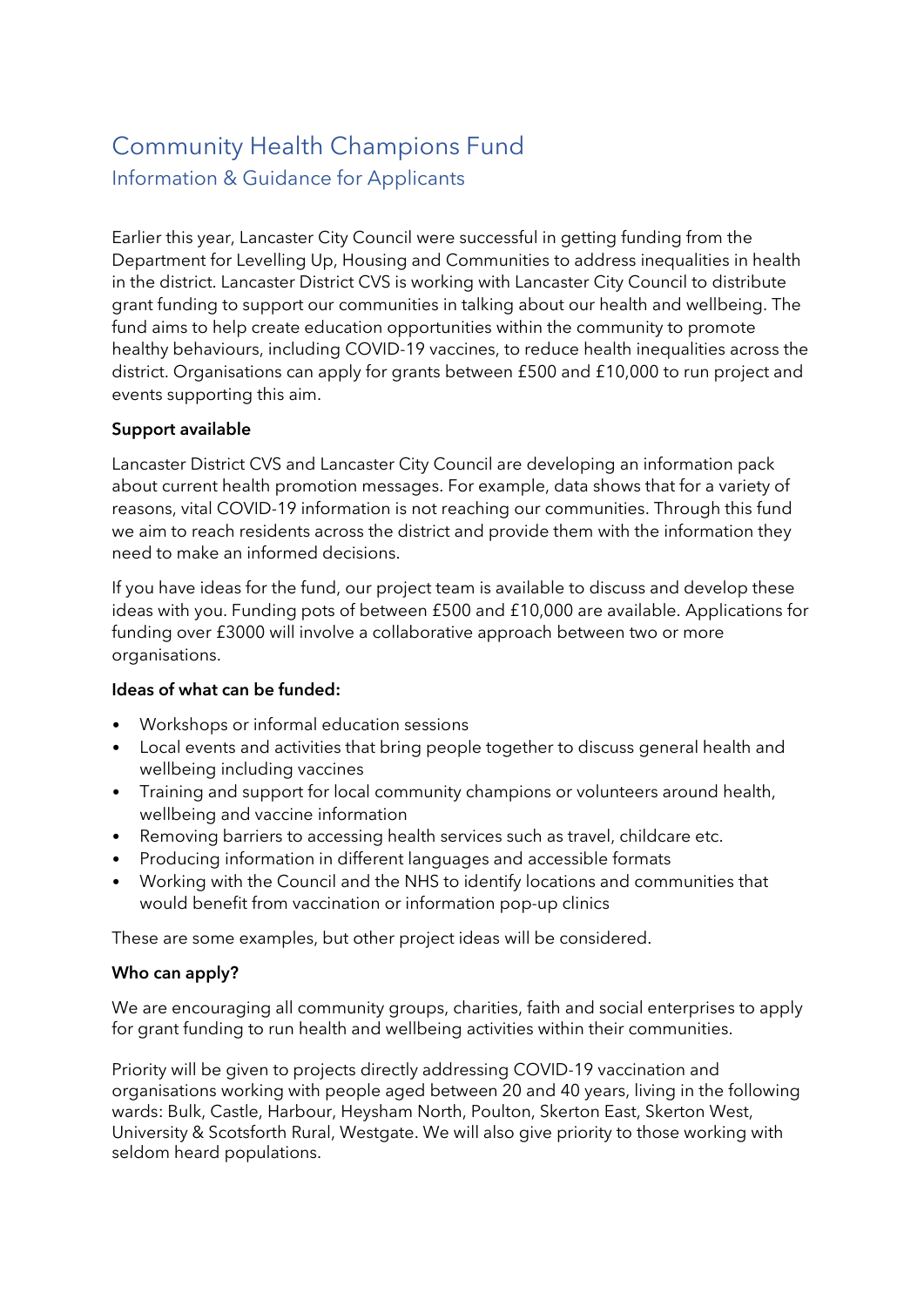We make grants to groups and organisations providing activities with a charitable purpose.

- Receiving organisations do not need to be registered charities, but the activity for which they seek a grant must address the aims of this fund.
- The application must be made on behalf of an organisation, not by an individual.
- Activities that cannot be funded include projects/events that have already taken place or been paid for, contributions to major appeals, activities promoting political or religious beliefs.
- You must be a member of Lancaster District CVS. Joining is free and you can sign up [here](https://lancastercvs.org.uk/join-us-today/)**.** If you unsure, please contact us on [hello@lancastercvs.org.uk](mailto:hello@lancastercvs.org.uk)
- We are particularly interested in hearing from groups focusing on working with young people, BAME, refugee and asylum seeker communities
- Activities need to take place within the Lancaster City Council boundary

# How to apply

Applications can be completed online [here](https://morecambebay.grantplatform.com/)

## How much is available?

Grants of between £500 and £10,000 are available. Applications for funding over £3000 will need to demonstrate collaborative working across two or more organisations. Successful groups and organisations who can demonstrate impact from their event or activity may be able to apply for further funding. Our projects team are happy to discuss all ideas so please get in touch.

## Funding rounds and deadlines

Five rounds of funding will be available. Deadlines for funding applications are monthly:

- Friday 29<sup>th</sup> April, 5pm
- Wednesday 31<sup>st</sup> May, 5pm
- Thursday 30<sup>th</sup> June, 5pm
- Friday 29<sup>th</sup> July, 5pm
- Wednesday 31<sup>st</sup> August, 5pm

## Which areas are covered?

The Lancaster district as defined by Lancaster City Councils limits i.e., Lancaster, Morecambe, Heysham, Carnforth and surrounding rural areas.

## You will need to supply:

- a copy of your memorandum and articles of association, constitution, or rules whichever is applicable to your type of organisation
- a bank statement (or bank welcome letter for a recently opened account) dated from within the last three months, showing the bank's logo, your organisation's name and address (matching that given in the application), and the details of the account (sort code, account number, roll number if applicable)